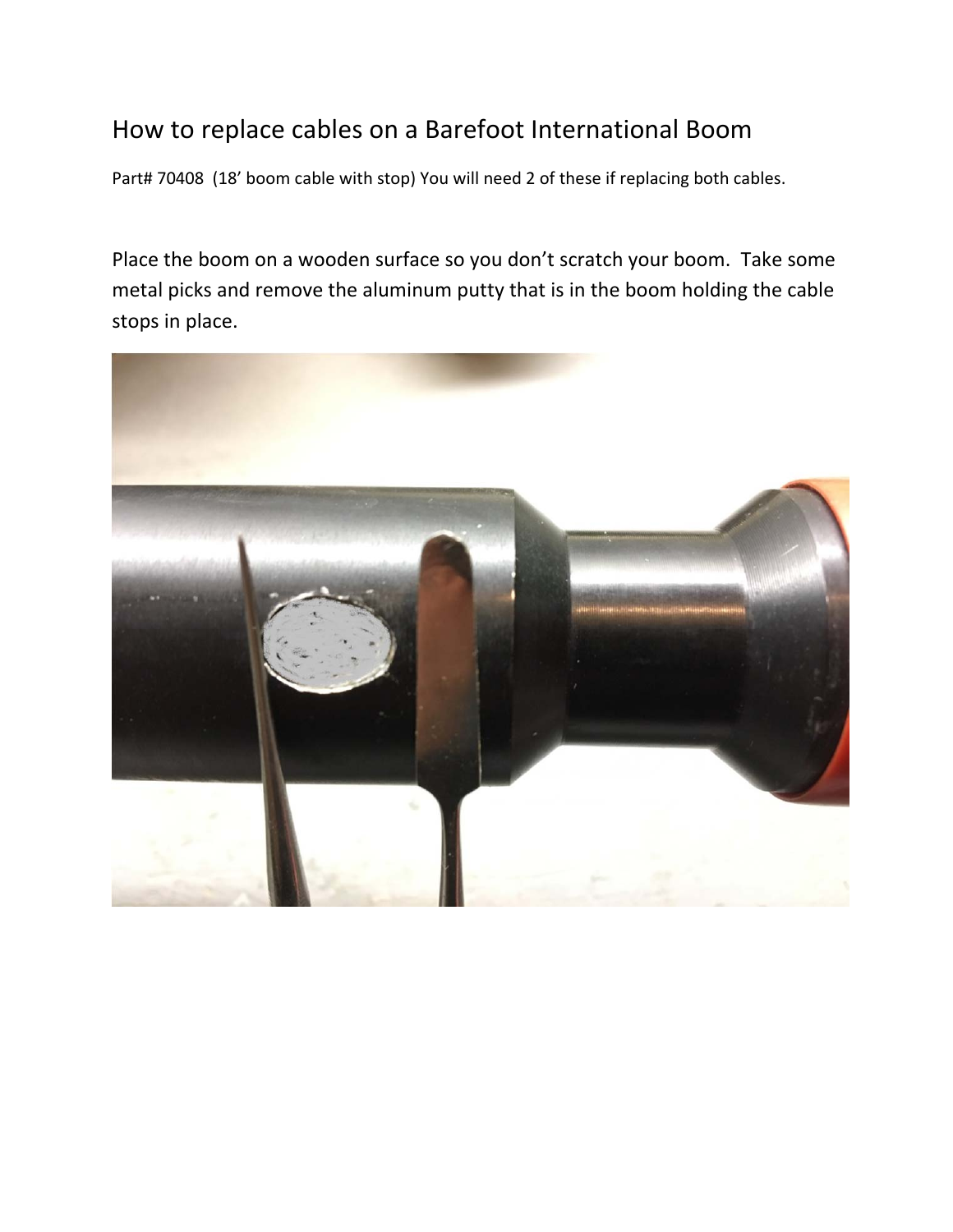Once you have all the putty removed you will see the exposed cable stop. Do not try to drill it out as it is made of stainless steel. You will need to push the cable through from the other side.

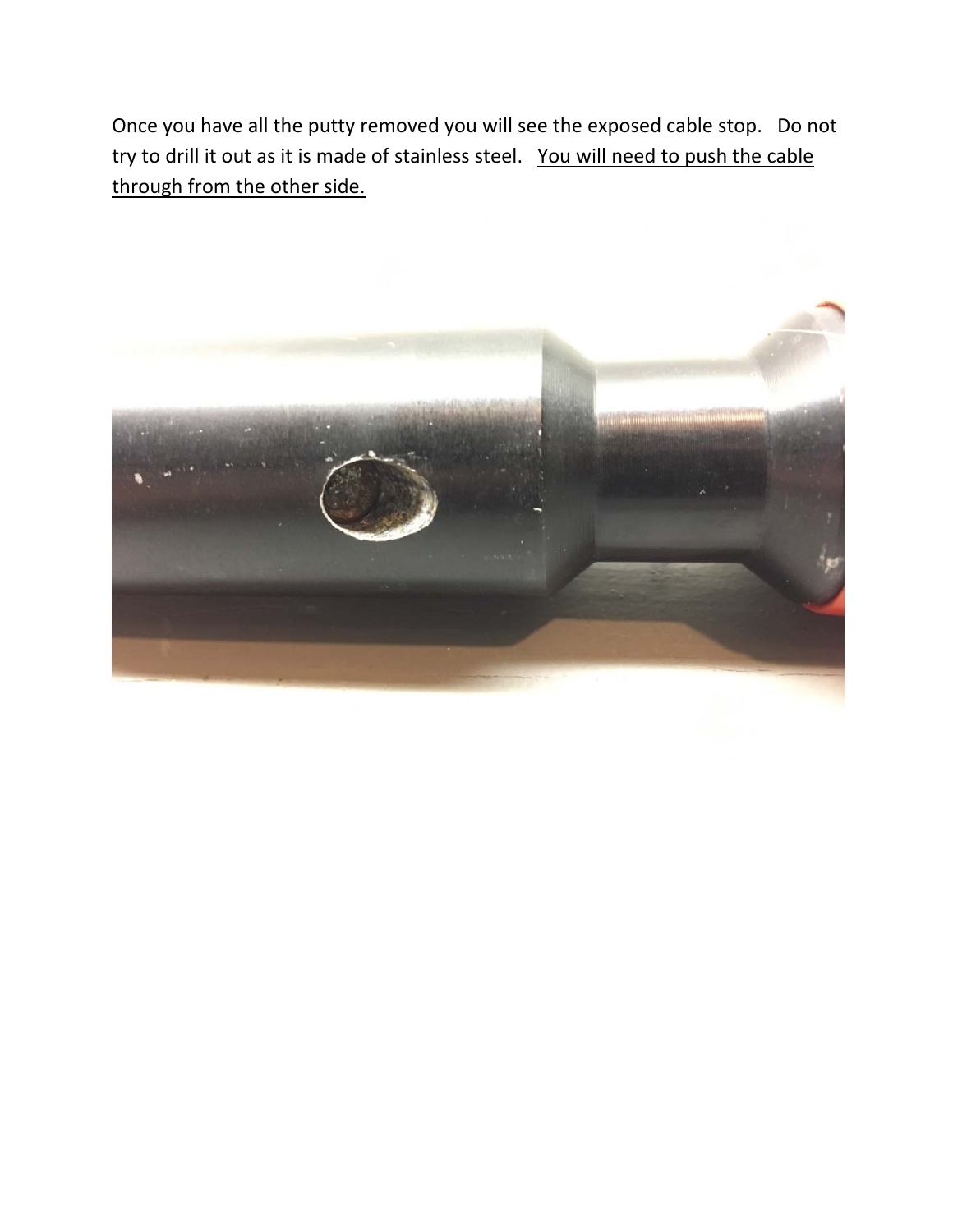Flip the boom over. Put several layers of duct table around the cable hole to protect the finish of your boom. Now is a good time to enlist the help of a friend.

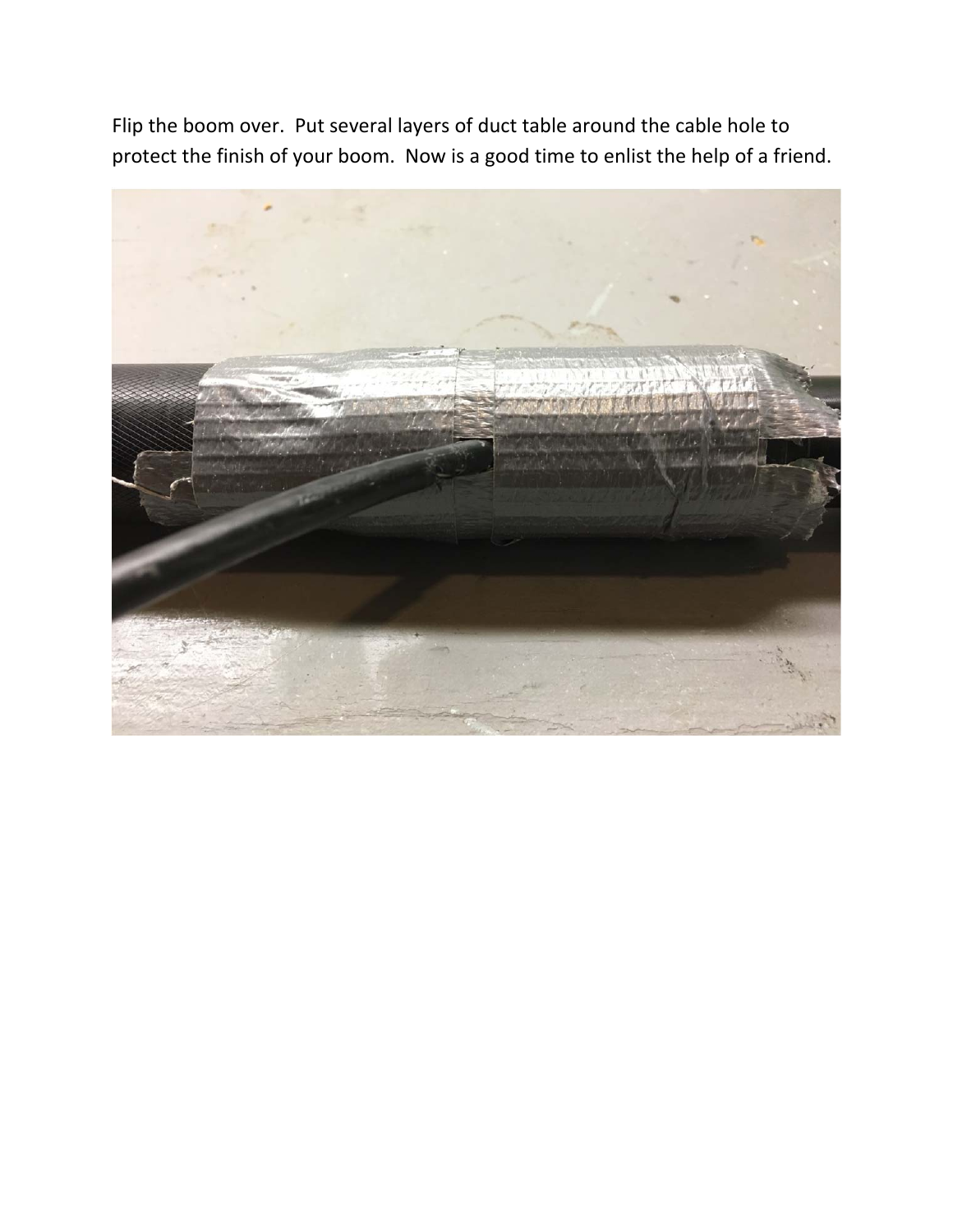Place a 2x4 piece of wood under the boom. Use a pair of vice grips and firmly clamp the old cable about 1" from the surface of the boom. Lightly tap the vice grips with a hammer and you will push the cable through the hole.

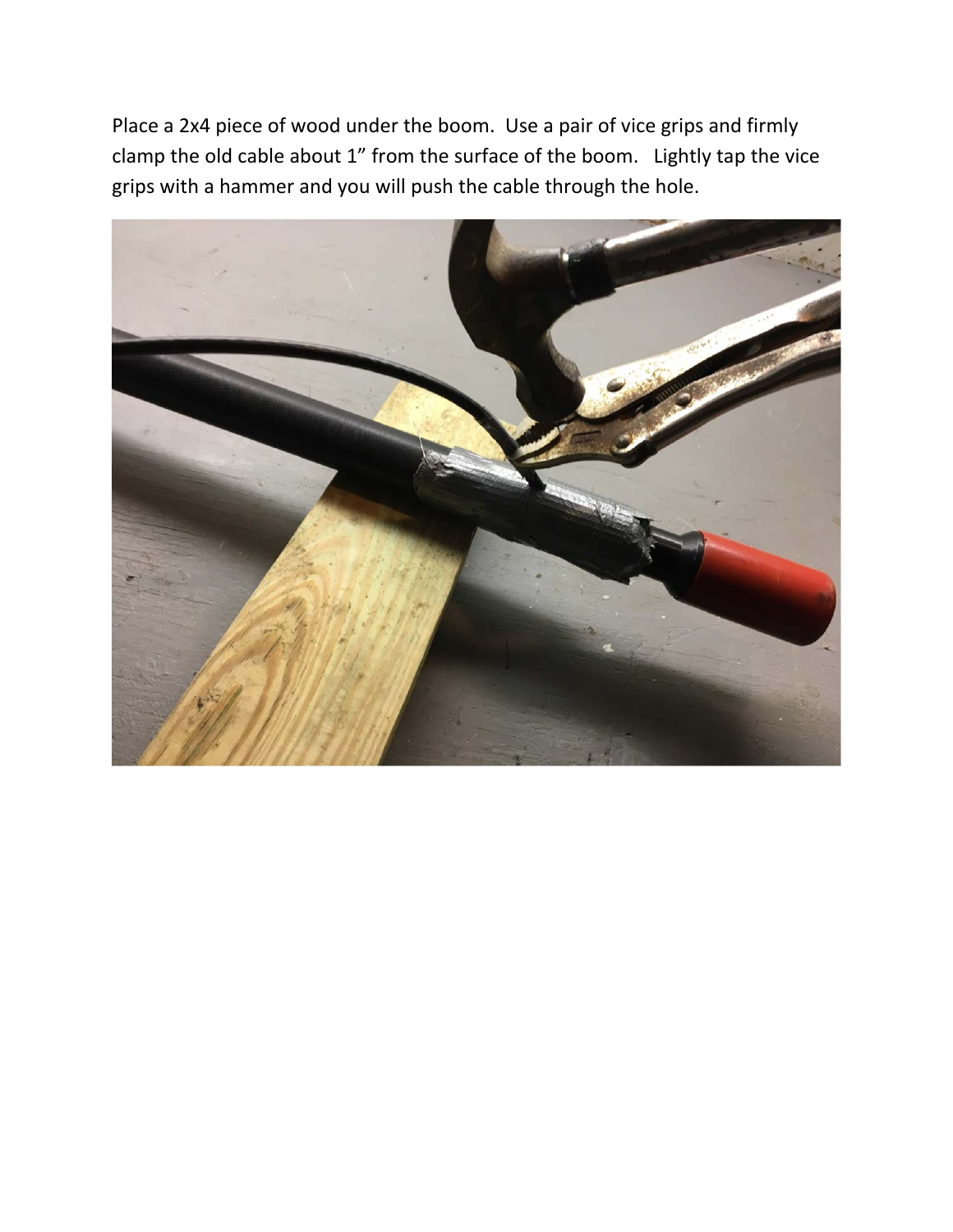The cable is now free. Remove the old cable.

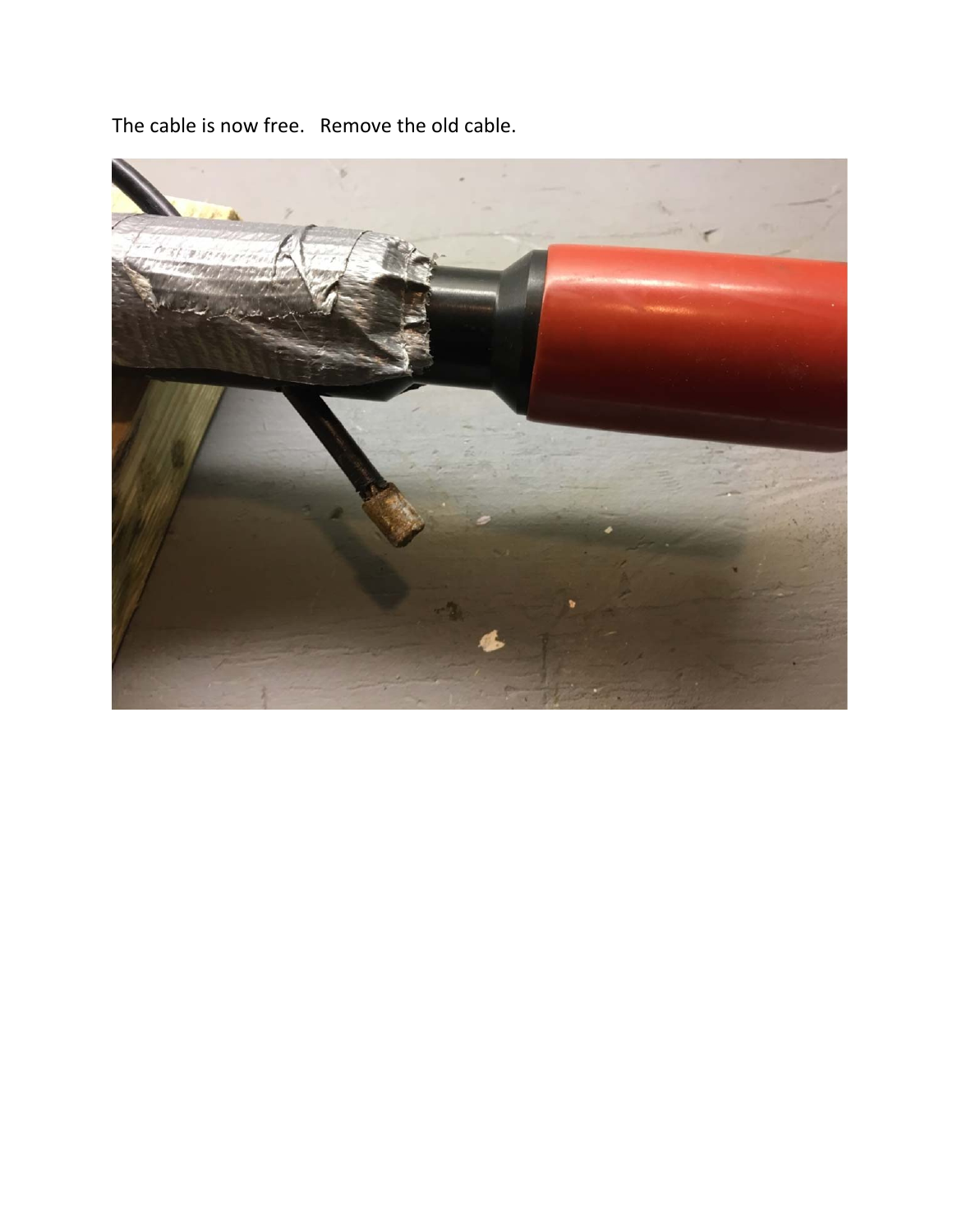Feed the replacement cable into the boom. Cover the area with some duct tape to protect the surface of the boom.

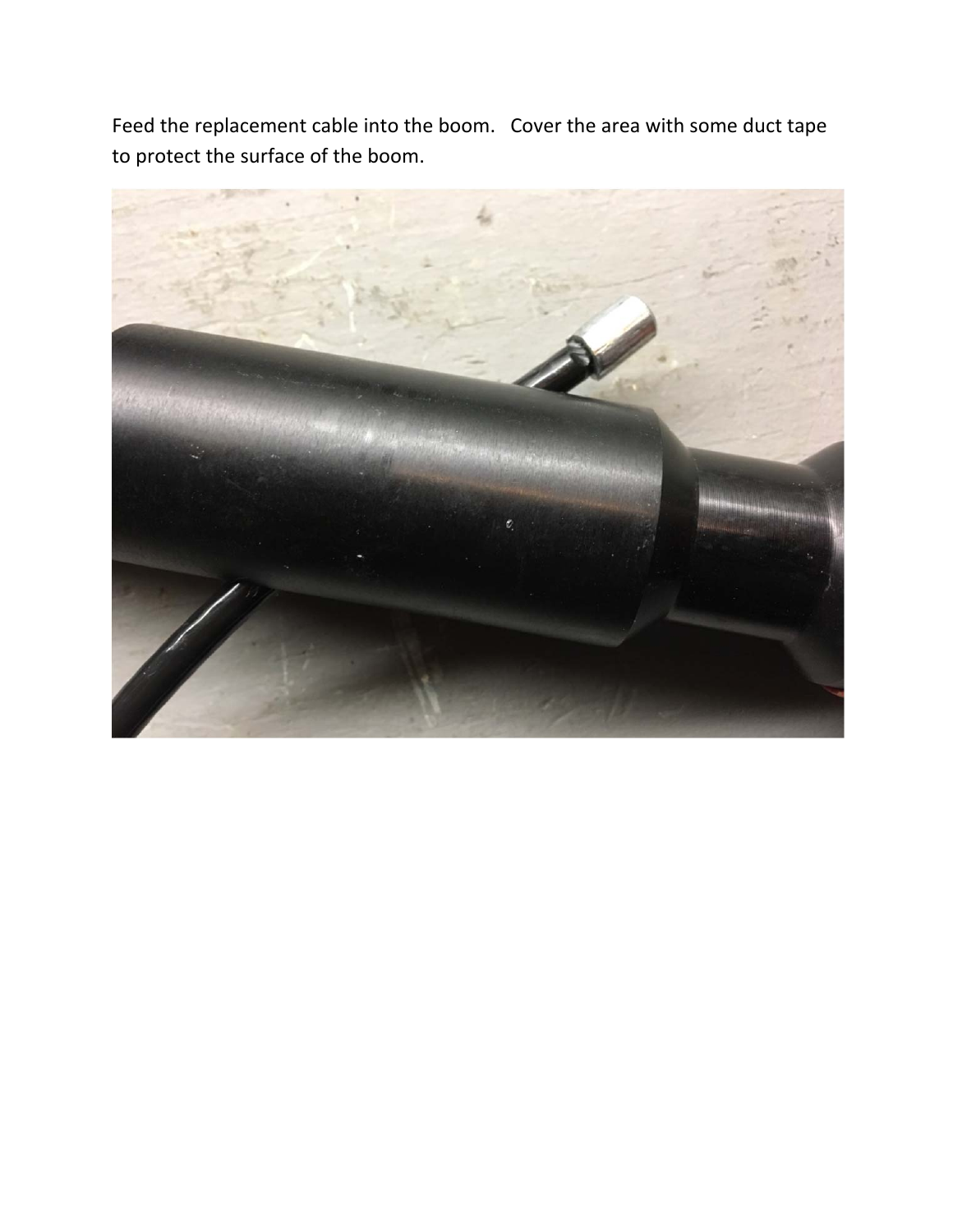Lightly tap the stop into the hole taking care that it goes in straight.